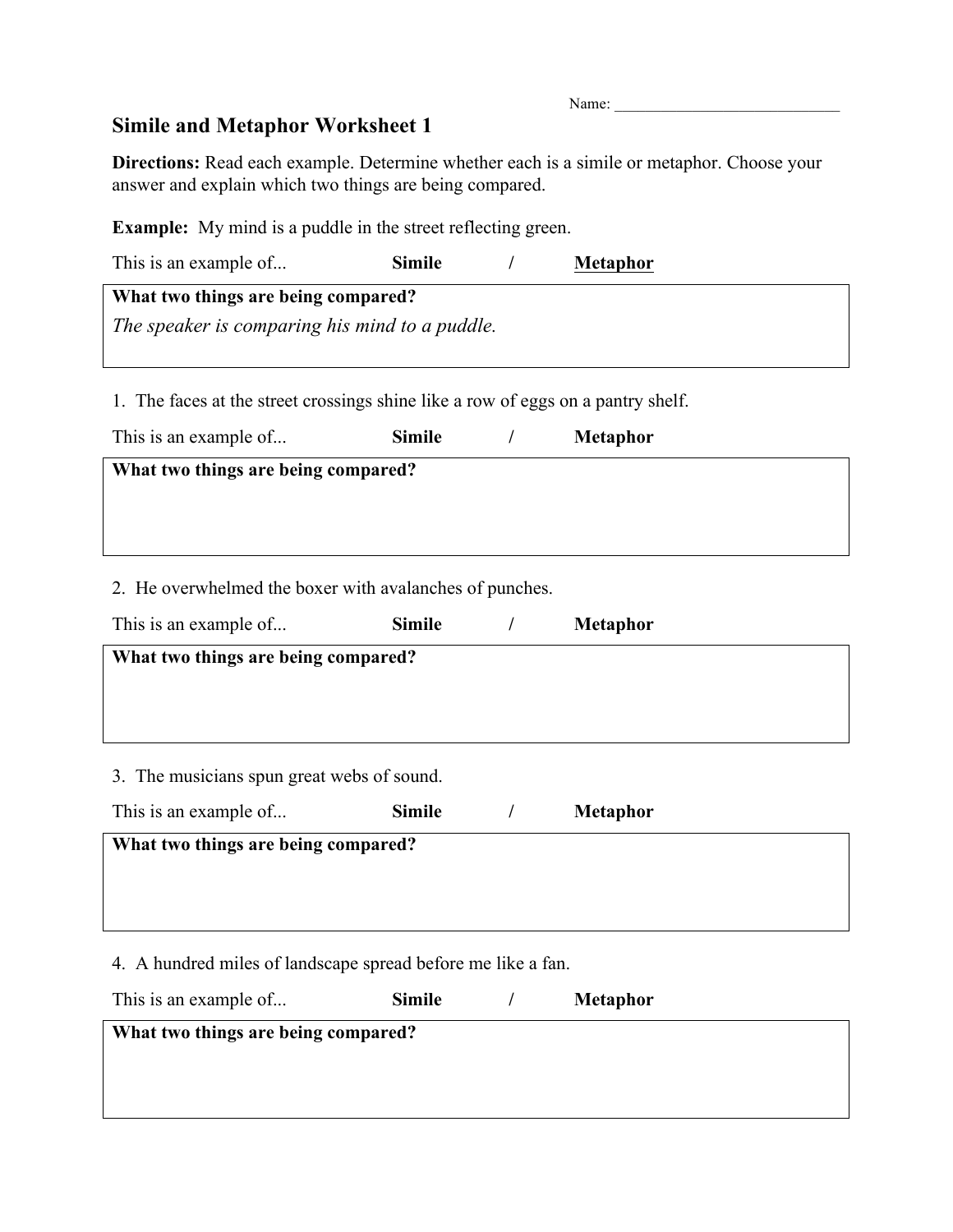5. We were crushed by the hammer of sunlight.

| This is an example of                                         | <b>Simile</b> | $\sqrt{2}$ | <b>Metaphor</b> |  |  |
|---------------------------------------------------------------|---------------|------------|-----------------|--|--|
| What two things are being compared?                           |               |            |                 |  |  |
|                                                               |               |            |                 |  |  |
|                                                               |               |            |                 |  |  |
| 6. Fear fell from us like steel armor.                        |               |            |                 |  |  |
| This is an example of                                         | <b>Simile</b> | $\sqrt{2}$ | <b>Metaphor</b> |  |  |
| What two things are being compared?                           |               |            |                 |  |  |
|                                                               |               |            |                 |  |  |
|                                                               |               |            |                 |  |  |
| 7. The night is as cold as a sharp sword.                     |               |            |                 |  |  |
| This is an example of                                         | <b>Simile</b> | $\sqrt{ }$ | <b>Metaphor</b> |  |  |
| What two things are being compared?                           |               |            |                 |  |  |
|                                                               |               |            |                 |  |  |
|                                                               |               |            |                 |  |  |
| 8. Her voice was like water bubbling from a silver jar.       |               |            |                 |  |  |
| This is an example of                                         | <b>Simile</b> | $\sqrt{2}$ | <b>Metaphor</b> |  |  |
| What two things are being compared?                           |               |            |                 |  |  |
|                                                               |               |            |                 |  |  |
|                                                               |               |            |                 |  |  |
| 9. Children are the most beautiful flowers of all.            |               |            |                 |  |  |
| This is an example of                                         | <b>Simile</b> | $\prime$   | <b>Metaphor</b> |  |  |
| What two things are being compared?                           |               |            |                 |  |  |
|                                                               |               |            |                 |  |  |
|                                                               |               |            |                 |  |  |
| 10. There I waited, crouched behind my pointed wall of words. |               |            |                 |  |  |
| This is an example of                                         | <b>Simile</b> | /          | <b>Metaphor</b> |  |  |
| What two things are being compared?                           |               |            |                 |  |  |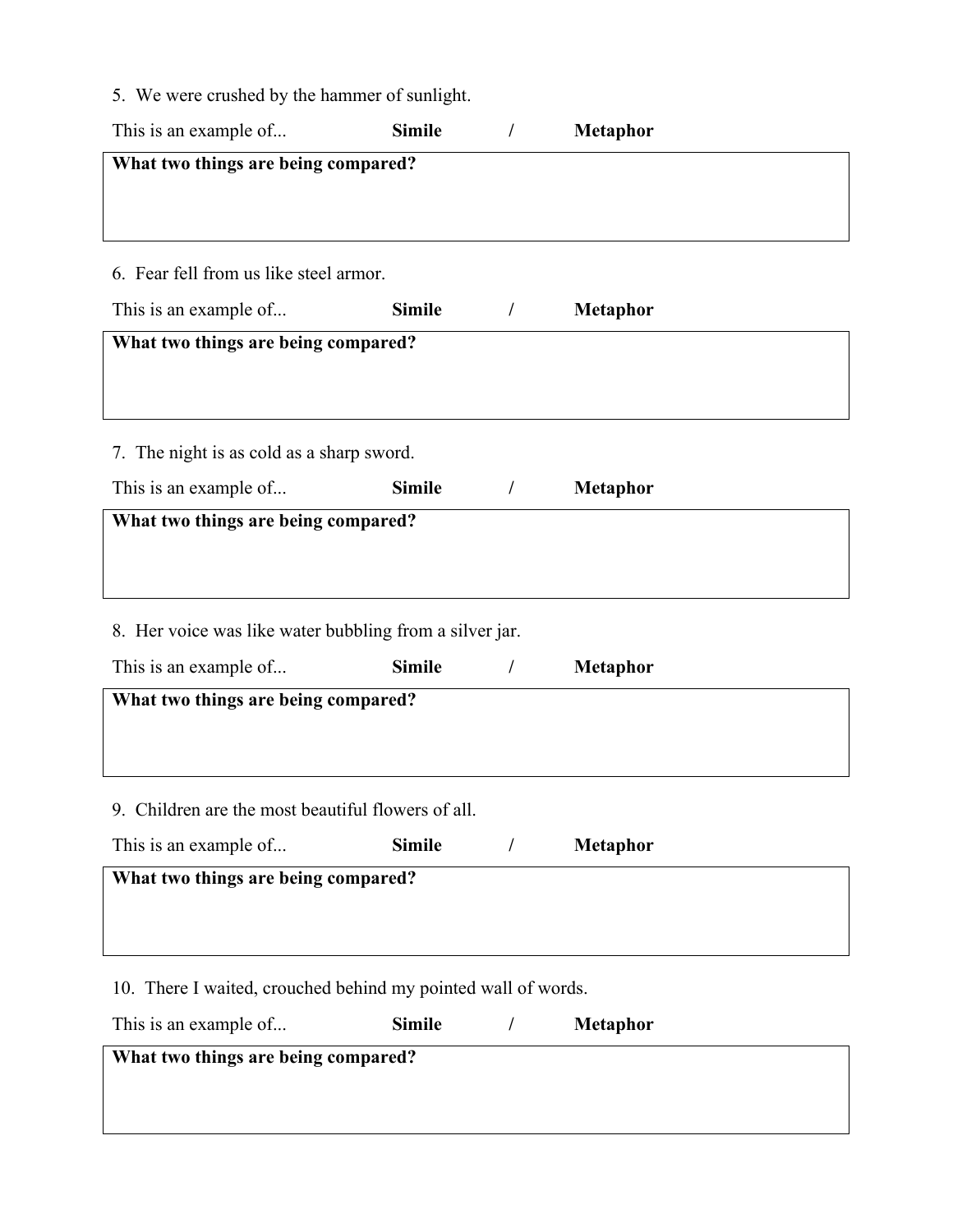11. The town was set along the coast like a little pearl in an emerald band.

| This is an example of               | <b>Simile</b> |  | <b>Metaphor</b> |  |  |  |
|-------------------------------------|---------------|--|-----------------|--|--|--|
| What two things are being compared? |               |  |                 |  |  |  |
|                                     |               |  |                 |  |  |  |
|                                     |               |  |                 |  |  |  |
|                                     |               |  |                 |  |  |  |

12. The strong men live on, fighting, singing, lucky as plungers.

| This is an example of               | <b>Simile</b> | <b>Metaphor</b> |
|-------------------------------------|---------------|-----------------|
| What two things are being compared? |               |                 |
|                                     |               |                 |
|                                     |               |                 |

13. The gnashes of northern winds are the best Norwegian wines to him.

| This is an example of                            | <b>Simile</b>                       |  | <b>Metaphor</b> |  |  |  |  |
|--------------------------------------------------|-------------------------------------|--|-----------------|--|--|--|--|
|                                                  | What two things are being compared? |  |                 |  |  |  |  |
|                                                  |                                     |  |                 |  |  |  |  |
|                                                  |                                     |  |                 |  |  |  |  |
| 14. Your voice is like bells over roofs at dawn. |                                     |  |                 |  |  |  |  |

This is an example of... **Simile** / **Metaphor What two things are being compared?**

15. Your shadow is sunlight on a plate of silver.

| This is an example of | <b>Simile</b> | <b>Metaphor</b> |  |
|-----------------------|---------------|-----------------|--|
|                       |               |                 |  |

| What two things are being compared? |  |  |  |  |  |  |  |  |
|-------------------------------------|--|--|--|--|--|--|--|--|
|                                     |  |  |  |  |  |  |  |  |
|                                     |  |  |  |  |  |  |  |  |
|                                     |  |  |  |  |  |  |  |  |